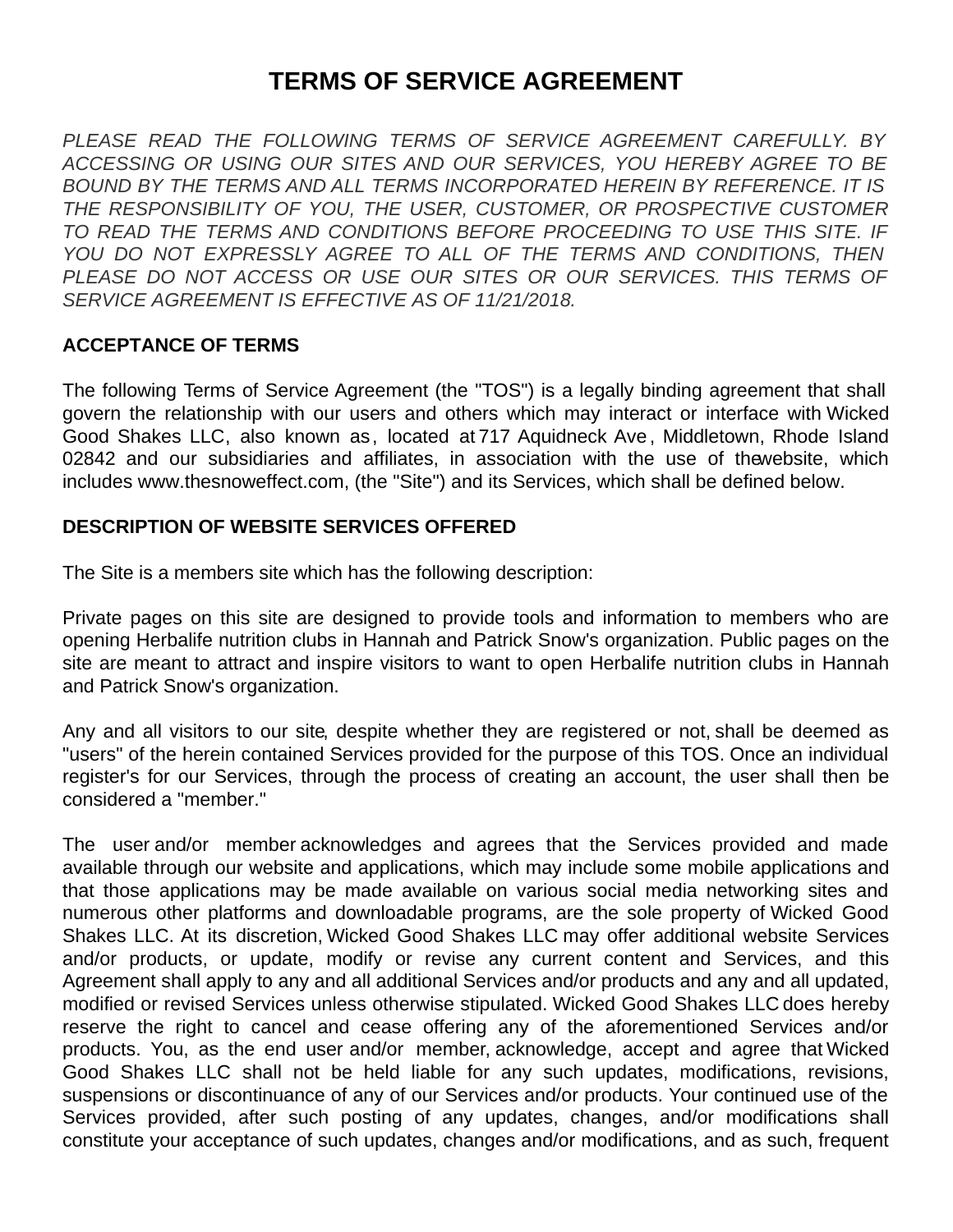review of this Agreement and any and all applicable terms and policies should be made by you to ensure you are aware of all terms and policies currently in effect. Should you not agree to the updated, revised or modified terms, you must stop using the provided Services forthwith.

Furthermore, the user and/or member understands, acknowledges and agrees that the Services offered shall be provided "AS IS" and as such Wicked Good Shakes LLC shall not assume any responsibility or obligation for the timeliness, missed delivery, deletion and/or any failure to store user content, communication or personalization settings.

#### **REGISTRATION**

To register and become a "member" of the Site, you must be at least 18 years of age to enter into and form a legally binding contract. In addition, you must be in good standing and not an individual that has been previously barred from receiving 's Services under the laws and statutes of the United States or other applicable jurisdiction.

When you register, may collect information such as your name, e-mail address, birth date, gender, mailing address, occupation, industry and personal interests. You can edit your account information at any time. Once you register with and sign in to our Services, you are no longer anonymous to us.

Furthermore, the registering party hereby acknowledges, understands and agrees to:

- a) furnish factual, correct, current and complete information with regards to yourself as may be requested by the data registration process, and
- b) maintain and promptly update your registration and profile information in an effort to maintain accuracy and completeness at all times.

If anyone knowingly provides any information of a false, untrue, inaccurate or incomplete nature, Wicked Good Shakes LLC will have sufficient grounds and rights to suspend or terminate the member in violation of this aspect of the Agreement, and as such refuse any and all current or future use of Wicked Good Shakes LLCServices, or any portion thereof.

It is Wicked Good Shakes LLC's priority to ensure the safety and privacy of all its visitors, users and members, especially that of children. Therefore, it is for this reason that the parents of any child under the age of 13 that permit their child or children access to the website platform Services must create a "family" account, which will certify that the individual creating the "family" account is of 18 years of age and as such, the parent or legal guardian of any child or children registered under the "family" account. As the creator of the "family" account, s/he is thereby granting permission for his/her child or children to access the various Services provided, including, but not limited to, message boards, email, and/or instant messaging. It is the parent's and/or legal guardian's responsibility to determine whether any of the Services and/or content provided are age-appropriate for his/her child.

## **MEMBER ACCOUNT, USERNAME, PASSWORD AND SECURITY**

When you set up an account, you are the sole authorized user of your account. You shall be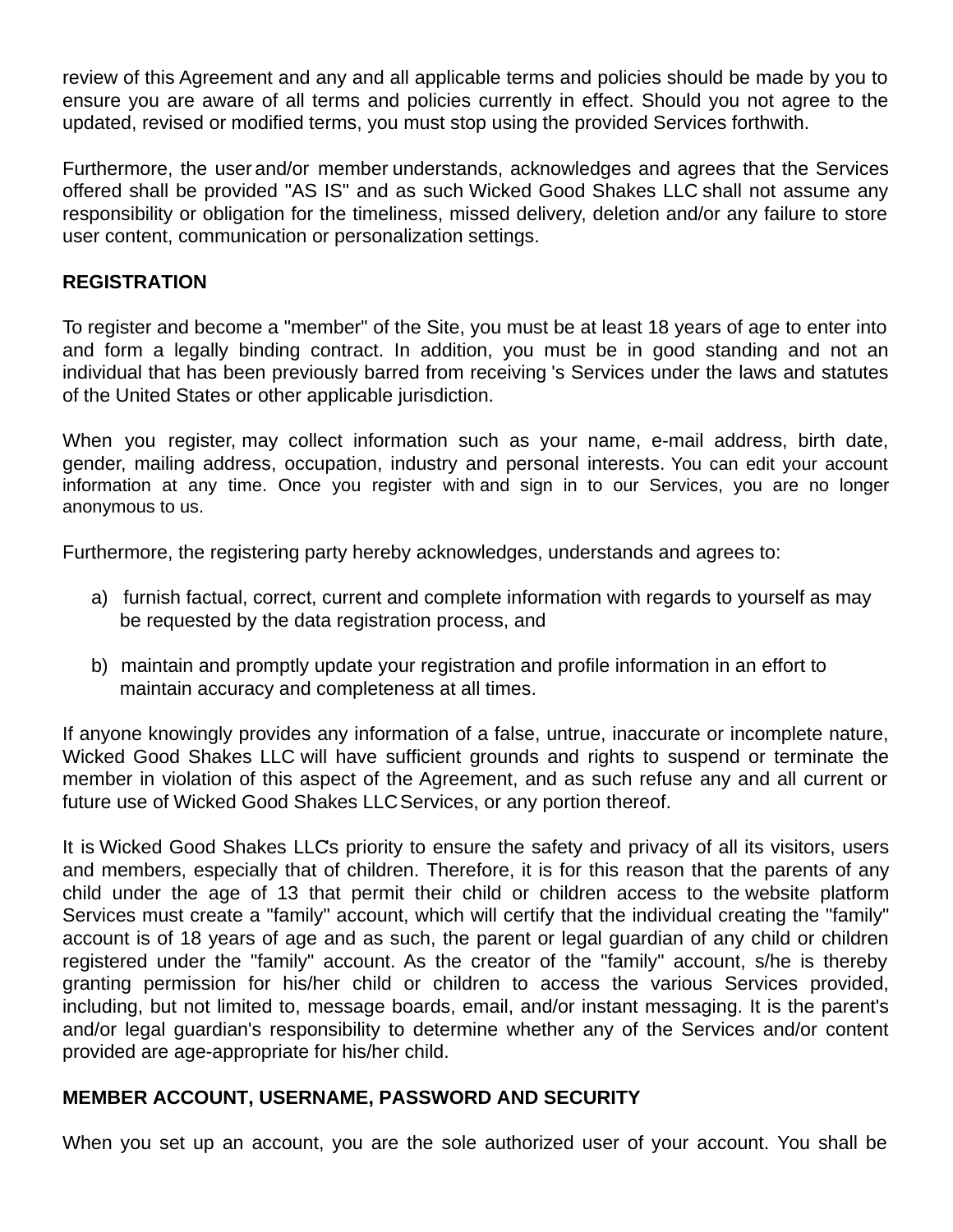responsible for maintaining the secrecy and confidentiality of your password and for all activities that transpire on or within your account. It is your responsibility for any act or omission of any user(s) that access your account information that, if undertaken by you, would be deemed a violation of the TOS. It shall be your responsibility to notify Wicked Good Shakes LLC immediately if you notice any unauthorized access or use of your account or password or any other breach of security. Wicked Good Shakes LLC shall not be held liable for any loss and/or damage arising from any failure to comply with this term and/or condition of the TOS.

## **CONDUCT**

As a user or member of the Site, you herein acknowledge, understand and agree that all information, text, software, data, photographs, music, video, messages, tags or any other content, whether it is publicly or privately posted and/or transmitted, is the expressed sole responsibility of the individual from whom the content originated. In short, this means that you are solely responsible for any and all content posted, uploaded, emailed, transmitted or otherwise made available by way of the Services, and as such, we do not guarantee the accuracy, integrity or quality of such content. It is expressly understood that by use of our Services, you may be exposed to content including, but not limited to, any errors or omissions in any content posted, and/or any loss or damage of any kind incurred as a result of the use of any content posted, emailed, transmitted or otherwise made available by .

Furthermore, you herein agree not to make use ofWicked Good Shakes LLC's Services for the purpose of:

- a) uploading, posting, emailing, transmitting, or otherwise making available any content that shall be deemed unlawful, harmful, threatening, abusive, harassing, tortious, defamatory, vulgar, obscene, libelous, or invasive of another's privacy or which is hateful, and/or racially, ethnically, or otherwise objectionable;
- b) causing harm to minors in any manner whatsoever;
- c) impersonating any individual or entity, including, but not limited to, anyofficials, forum leaders, guides or hosts or falsely stating or otherwise misrepresenting any affiliation with an individual or entity;
- d) forging captions, headings or titles or otherwise offering any content that you personally have no right to pursuant to any law nor having any contractual or fiduciary relationship with;
- e) uploading, posting, emailing, transmitting or otherwise offering any such content that may infringe upon any patent, copyright, trademark, or any other proprietary or intellectual rights of any other party;
- f) uploading, posting, emailing, transmitting or otherwise offering any content that you do not personally have any right to offer pursuant to any law or in accordance with any contractual or fiduciary relationship;
- g) uploading, posting, emailing, transmitting, or otherwise offering any unsolicited or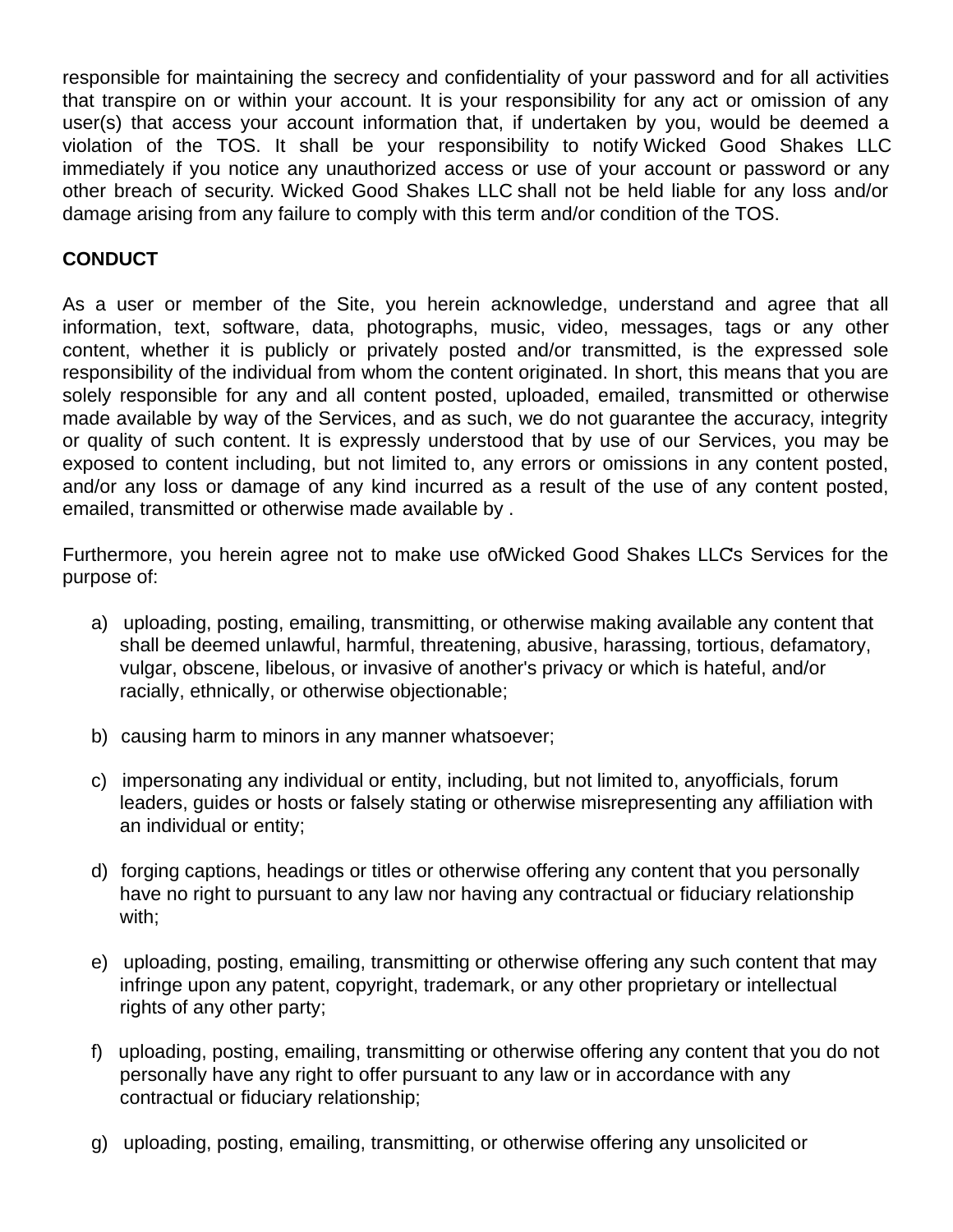unauthorized advertising, promotional flyers, "junk mail," "spam," or any other form of solicitation, except in any such areas that may have been designated for such purpose;

- h) uploading, posting, emailing, transmitting, or otherwise offering any source that may contain a software virus or other computer code, any files and/or programs which have been designed to interfere, destroy and/or limit the operation of any computer software, hardware, or telecommunication equipment;
- i) disrupting the normal flow of communication, or otherwise acting in any manner that would negatively affect other users' ability to participate in any real time interactions;
- j) interfering with or disrupting anyWicked Good Shakes LLCServices, servers and/or networks that may be connected or related to our website, including, but not limited to, the use of any device software and/or routine to bypass the robot exclusion headers;
- k) intentionally or unintentionally violating any local, state, federal, national or international law, including, but not limited to, rules, guidelines, and/or regulations decreed by the U.S. Securities and Exchange Commission, in addition to any rules of any nation or other securities exchange, that would include without limitation, the New York Stock Exchange, the American Stock Exchange, or the NASDAQ, and any regulations having the force of law;
- l) providing informational support or resources, concealing and/or disguising the character, location, and or source to any organization delegated by the United States government as a "foreign terrorist organization" in accordance to Section 219 of the Immigration Nationality Act;
- m) "stalking" or with the intent to otherwise harass another individual; and/or
- n) collecting or storing of any personal data relating to any other member or user in connection with the prohibited conduct and/or activities which have been set forth in the aforementioned paragraphs.

Wicked Good Shakes LLC herein reserves the right to pre-screen, refuse and/or delete any content currently available through our Services. In addition, we reserve the right to remove and/or delete any such content that would violate the TOS or which would otherwise be considered offensive to other visitors, users and/or members.

Wicked Good Shakes LLC herein reserves the right to access, preserve and/or disclose member account information and/or content if it is requested to do so by law or in good faith belief that any such action is deemed reasonably necessary for:

- a) compliance with any legal process;
- b) enforcement of the TOS;
- c) responding to any claim that therein contained content is in violation of the rights of any third party;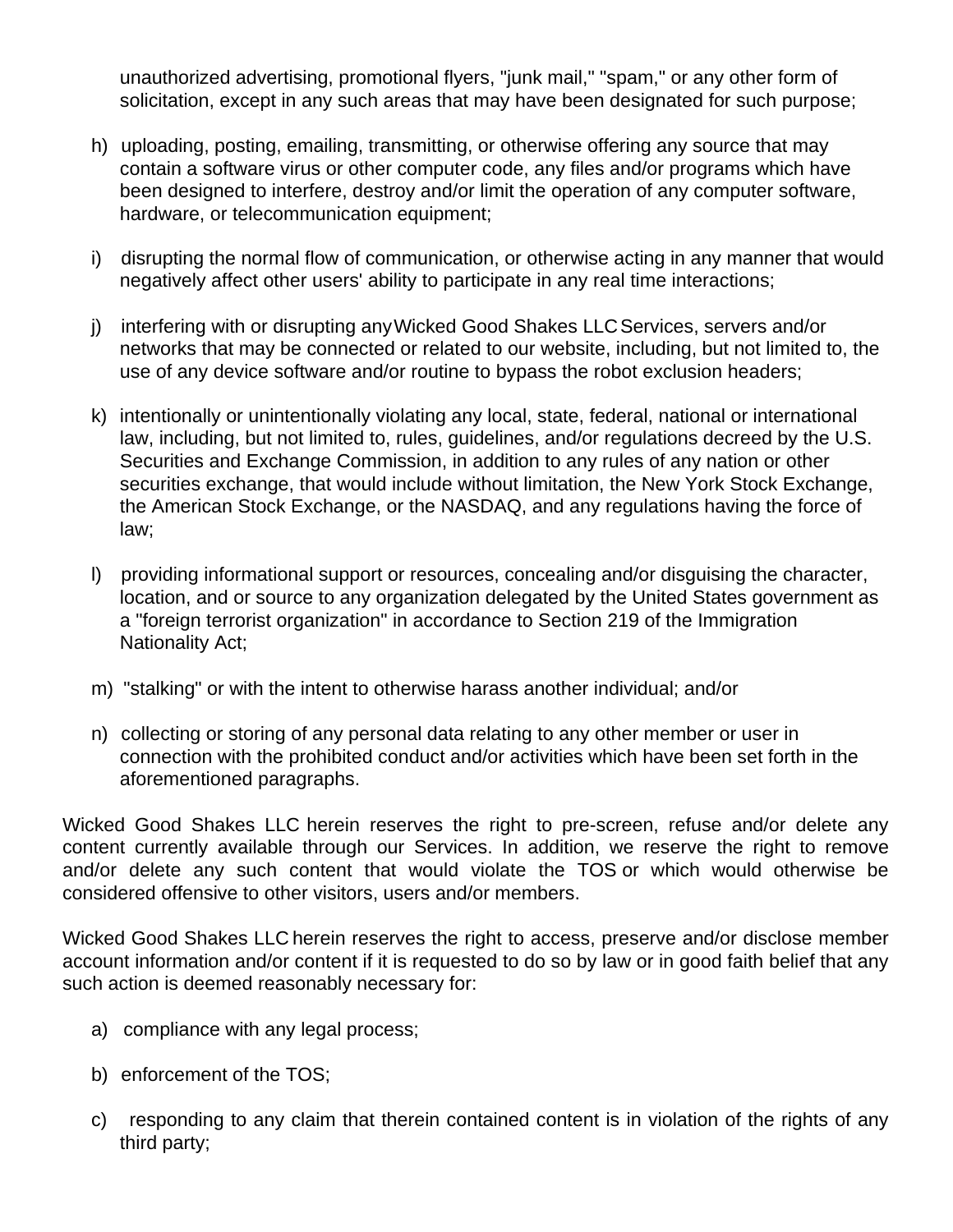- d) responding to requests for customer service; or
- e) protecting the rights, property or the personal safety ofWicked Good Shakes LLC, its visitors, users and members, including the general public.

Wicked Good Shakes LLC herein reserves the right to include the use of security components that may permit digital information or material to be protected, and that such use of information and/or material is subject to usage guidelines and regulations established by Wicked Good Shakes LLC or any other content providers supplying content services toWicked Good Shakes LLC. You are hereby prohibited from making any attempt to override or circumvent any of the embedded usage rules in our Services. Furthermore, unauthorized reproduction, publication, distribution, or exhibition of any information or materials supplied by our Services, despite whether done so in whole or in part, is expressly prohibited.

#### **INTERSTATE COMMUNICATION**

Upon registration, you hereby acknowledge that by using www.thesnoweffect.com to send electronic communications, which would include, but are not limited to, email, searches, instant messages, uploading of files, photos and/or videos, you will be causing communications to be sent through our computer network. Therefore, through your use, and thus your agreement with this TOS, you are acknowledging that the use of this Service shall result in interstate transmissions.

## **CAUTIONS FOR GLOBAL USE AND EXPORT AND IMPORT COMPLIANCE**

Due to the global nature of the internet, through the use of our network you hereby agree to comply with all local rules relating to online conduct and that which is considered acceptable Content. Uploading, posting and/or transferring of software, technology and other technical data may be subject to the export and import laws of the United States and possibly other countries. Through the use of our network, you thus agree to comply with all applicable export and import laws, statutes and regulations, including, but not limited to, the Export Administration Regulations [\(http://www.access.gpo.gov/bis/ear/ear\\_data.html](http://www.access.gpo.gov/bis/ear/ear_data.html)), as well as the sanctions control program of the United States (http://www.treasury.gov/resource[center/sanctions/Programs/Pages/Programs.aspx\).](http://www.treasury.gov/resource-center/sanctions/Programs/Pages/Programs.aspx) Furthermore, you state and pledge that you:

- a) are not on the list of prohibited individuals which may be identified on any government export exclusion report (<http://www.bis.doc.gov/complianceandenforcement/liststocheck.htm>) nor a member of any other government which may be part of an export-prohibited country identified in applicable export and import laws and regulations;
- b) agree not to transfer any software, technology or any other technical data through the use of our network Services to any export-prohibited country;
- c) agree not to use our website network Services for any military, nuclear, missile, chemical or biological weaponry end uses that would be a violation of the U.S. export laws; and
- d) agree not to post, transfer nor upload any software, technology or any other technical data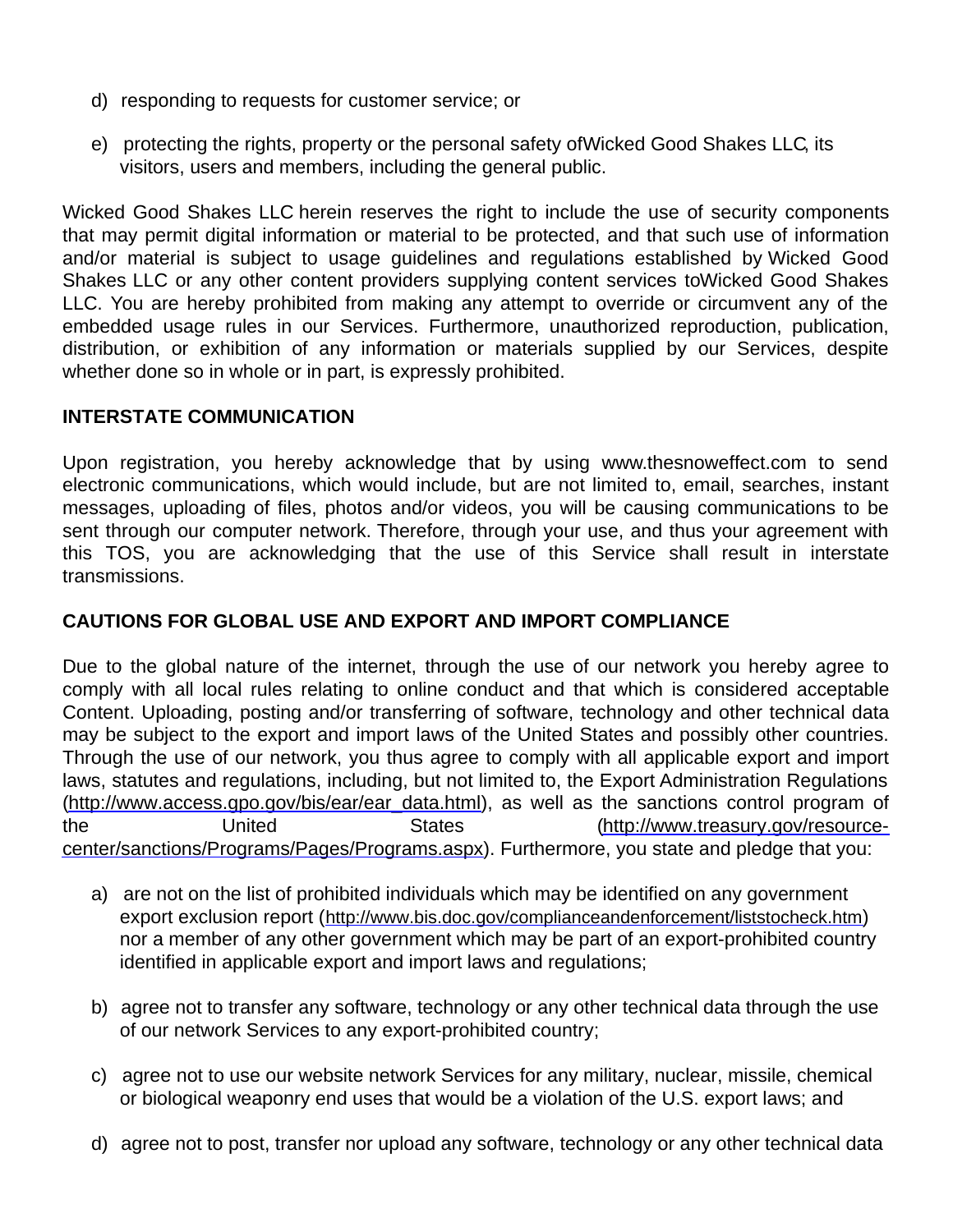which would be in violation of the U.S. or other applicable export and/or import laws.

## **CONTENT PLACED OR MADE AVAILABLE FOR COMPANY SERVICES**

Wicked Good Shakes LLC shall not lay claim to ownership of any content submitted by any visitor, member, or user, nor make such content available for inclusion on our website Services. Therefore, you hereby grant and allow for Wicked Good Shakes LLC the below listed worldwide, royalty-free and non-exclusive licenses, as applicable:

- a) The content submitted or made available for inclusion on the publicly accessible areas of Wicked Good Shakes LLCs sites, the license provided to permit to use, distribute, reproduce, modify, adapt, publicly perform and/or publicly display said Content on our network Services is for the sole purpose of providing and promoting the specific area to which this content was placed and/or made available for viewing. This license shall be available so long as you are a member of Wicked Good Shakes LLCs sites, and shall terminate at such time when you elect to discontinue your membership.
- b) Photos, audio, video and/or graphics submitted or made available for inclusion on the publicly accessible areas of Wicked Good Shakes LLC's sites, the license provided to permit to use, distribute, reproduce, modify, adapt, publicly perform and/or publicly display said Content on our network Services are for the sole purpose of providing and promoting the specific area in which this content was placed and/or made available for viewing. This license shall be available so long as you are a member of Wicked Good Shakes LLC's sites and shall terminate at such time when you elect to discontinue your membership.
- c) For any other content submitted or made available for inclusion on the publicly accessible areas of Wicked Good Shakes LLC's sites, the continuous, binding and completely sublicensable license which is meant to permit to use, distribute, reproduce, modify, adapt, publish, translate, publicly perform and/or publicly display said content, whether in whole or in part, and the incorporation of any such Content into other works in any arrangement or medium current used or later developed.

Those areas which may be deemed "publicly accessible" areas ofWicked Good Shakes LLC's sites are those such areas of our network properties which are meant to be available to the general public, and which would include message boards and groups that are openly available to both users and members. However, those areas which are not open to the public, and thus available to members only, would include our mail system and instant messaging.

## **CONTRIBUTIONS TO COMPANY WEBSITE**

Wicked Good Shakes LLC provides an area for our users and members to contribute feedback to our website. When you submit ideas, documents, suggestions and/or proposals ("Contributions") to our site, you acknowledge and agree that:

- a) your contributions do not contain any type of confidential or proprietary information;
- b) shall not be liable or under any obligation to ensure or maintain confidentiality, expressed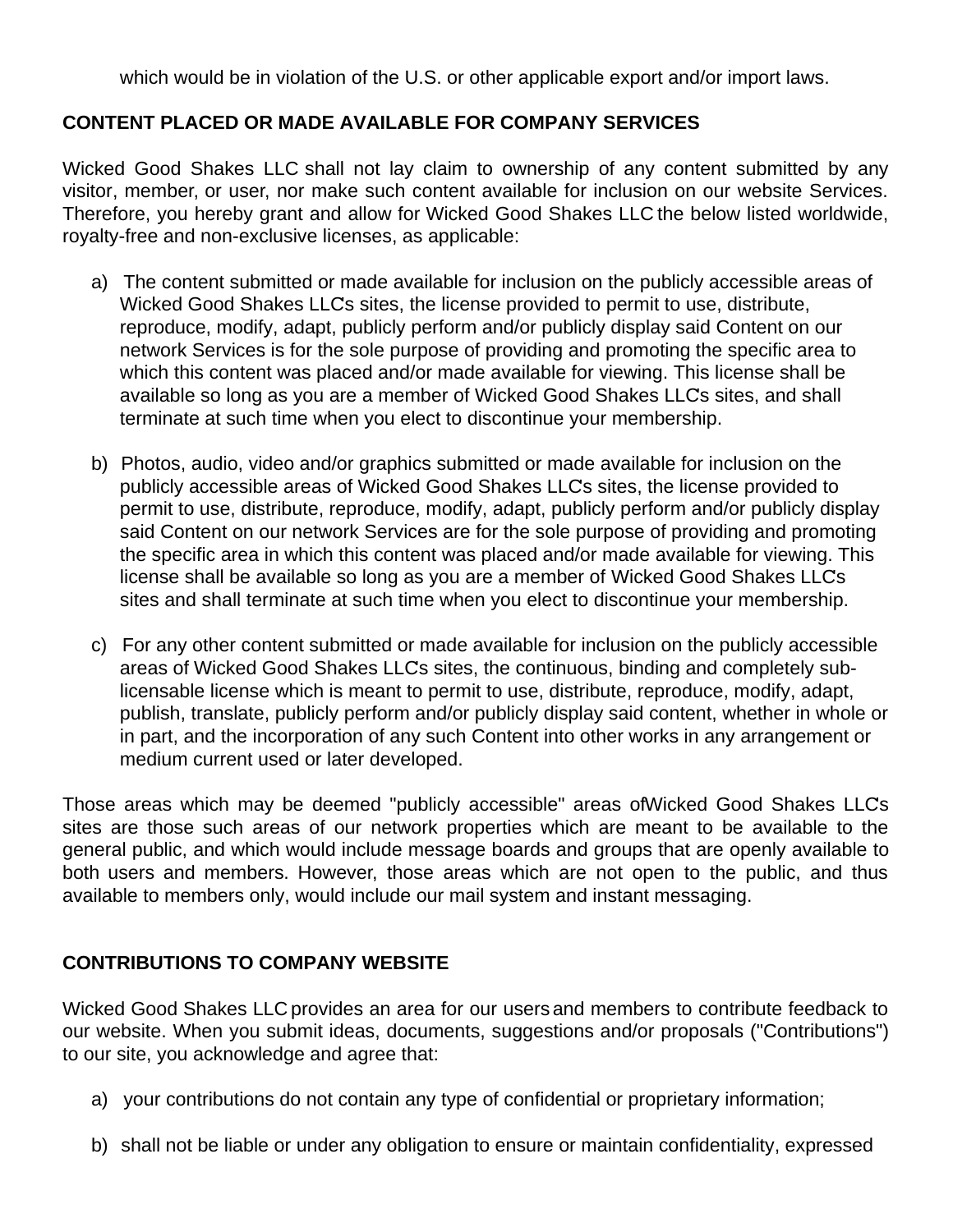or implied, related to any Contributions;

- c) shall be entitled to make use of and/or disclose any such Contributions in any such manner as they may see fit;
- d) the contributor's Contributions shall automatically become the sole property of; and
- e) is under no obligation to either compensate or provide any form of reimbursement in any manner or nature.

#### **INDEMNITY**

All users and/or members herein agree to insure and holdWicked Good Shakes LLC, our subsidiaries, affiliates, agents, employees, officers, partners and/or licensors blameless or not liable for any claim or demand, which may include, but is not limited to, reasonable attorney fees made by any third party which may arise from any content a member or user of our site may submit, post, modify, transmit or otherwise make available through our Services, the use of Services or your connection with these Services, your violations of the Terms of Service and/or your violation of any such rights of another person.

## **COMMERCIAL REUSE OF SERVICES**

The member or user herein agrees not to replicate, duplicate, copy, trade, sell, resell nor exploit for any commercial reason any part, use of, or access to 's sites.

# **USE AND STORAGE GENERAL PRACTICES**

You herein acknowledge that Wicked Good Shakes LLC may set up any such practices and/or limits regarding the use of our Services, without limitation of the maximum number of days that any email, message posting or any other uploaded content shall be retained by Wicked Good Shakes LLC, nor the maximum number of email messages that may be sent and/or received by any member, the maximum volume or size of any email message that may be sent from or may be received by an account on our Service, the maximum disk space allowable that shall be allocated on Wicked Good Shakes LLCs servers on the member's behalf, and/or the maximum number of times and/or duration that any member may access our Services in a given period of time. In addition, you also agree thatWicked Good Shakes LLC has absolutely no responsibility or liability for the removal or failure to maintain storage of any messages and/or other communications or content maintained or transmitted by our Services. You also herein acknowledge that we reserve the right to delete or remove any account that is no longer active for an extended period of time. Furthermore, Wicked Good Shakes LLC shall reserve the right to modify, alter and/or update these general practices and limits at our discretion.

Any messenger service, which may include any web-based versions, shall allow you and the individuals with whom you communicate with the ability to save your conversations in your account located on Wicked Good Shakes LLC's servers. In this manner, you will be able to access and search your message history from any computer with internet access. You also acknowledge that others have the option to use and save conversations with you in their own personal account on www.thesnoweffect.com. It is your agreement to this TOS which establishes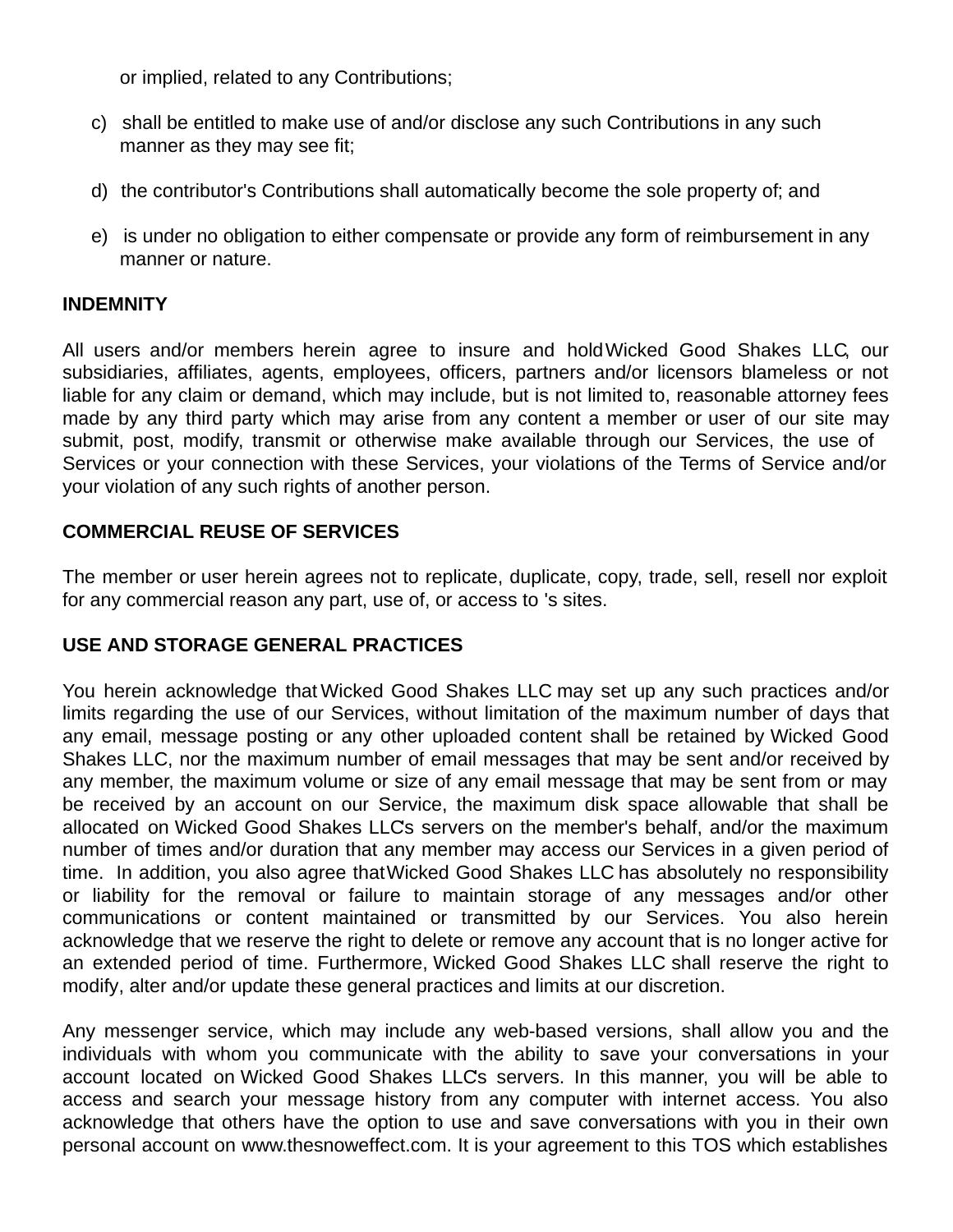your consent to allow Wicked Good Shakes LLC to store any and all communications on its servers.

#### **MODIFICATIONS**

Wicked Good Shakes LLC shall reserve the right at any time it may deem fit, to modify, alter and or discontinue, whether temporarily or permanently, our service, or any part thereof, with or without prior notice. In addition, we shall not be held liable to you or to any third party for any such alteration, modification, suspension and/or discontinuance of our Services, or any part thereof.

#### **TERMINATION**

As a member of www.thesnoweffect.com, you may cancel or terminate your account, associated email address and/or access to our Services by submitting a cancellation or termination request to info@thesnoweffect.com.

As a member, you agree that Wicked Good Shakes LLC may, without any prior written notice, immediately suspend, terminate, discontinue and/or limit your account, any email associated with your account, and access to any of our Services. The cause for such termination, discontinuance, suspension and/or limitation of access shall include, but is not limited to:

- a) any breach or violation of our TOS or any other incorporated agreement, regulation and/or guideline;
- b) by way of requests from law enforcement or any other governmental agencies;
- c) the discontinuance, alteration and/or material modification to our Services, or any part thereof;
- d) unexpected technical or security issues and/or problems;
- e) any extended periods of inactivity;
- f) any engagement by you in any fraudulent or illegal activities; and/or
- g) the nonpayment of any associated fees that may be owed by you in connection with your www.thesnoweffect.com account Services.

Furthermore, you herein agree that any and all terminations, suspensions, discontinuances, and or limitations of access for cause shall be made at our sole discretion and that we shall not be liable to you or any other third party with regards to the termination of your account, associated email address and/or access to any of our Services.

The termination of your account with www.thesnoweffect.com shall include any and/or all of the following:

a) the removal of any access to all or part of the Services offered within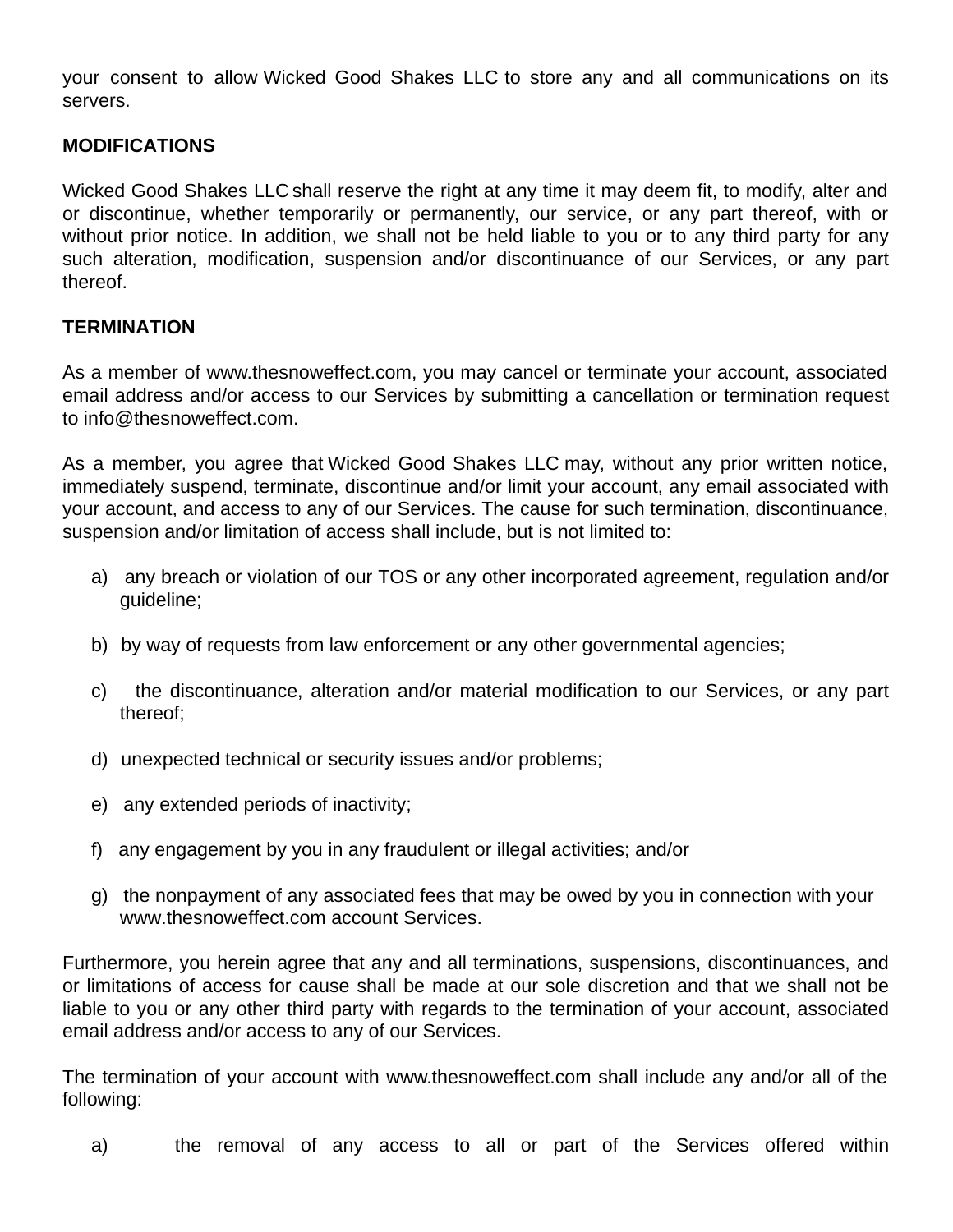www.thesnoweffect.com;

- b) the deletion of your password and any and all related information, files, and any such content that may be associated with or inside your account, or any part thereof; and
- c) the barring of any further use of all or part of our Services.

#### **ADVERTISERS**

Any correspondence or business dealings with, or the participation in any promotions of, advertisers located on or through our Services, which may include the payment and/or delivery of such related goods and/or Services, and any such other term, condition, warranty and/or representation associated with such dealings, are and shall be solely between you and any such advertiser. Moreover, you herein agree that Wicked Good Shakes LLC shall not be held responsible or liable for any loss or damage of any nature or manner incurred as a direct result of any such dealings or as a result of the presence of such advertisers on our website.

#### **LINKS**

Either Wicked Good Shakes LLC or any third parties may provide links to other websites and/or resources. Thus, you acknowledge and agree that we are not responsible for the availability of any such external sites or resources, and as such, we do not endorse nor are we responsible or liable for any content, products, advertising or any other materials, on or available from such third party sites or resources. Furthermore, you acknowledge and agree that Wicked Good Shakes LLC shall not be responsible or liable, directly or indirectly, for any such damage or loss which may be a result of, caused or allegedly to be caused by or in connection with the use of or the reliance on any such content, goods or Services made available on or through any such site or resource.

#### **PROPRIETARY RIGHTS**

You do hereby acknowledge and agree that Wicked Good Shakes LLC's Services and any essential software that may be used in connection with our Services ("Software") shall contain proprietary and confidential material that is protected by applicable intellectual property rights and other laws. Furthermore, you herein acknowledge and agree that any Content which may be contained in any advertisements or information presented by and through our Services or by advertisers is protected by copyrights, trademarks, patents or other proprietary rights and laws. Therefore, except for that which is expressly permitted by applicable law or as authorized by Wicked Good Shakes LLC or such applicable licensor, you agree not to alter, modify, lease, rent, loan, sell, distribute, transmit, broadcast, publicly perform and/or created any plagiaristic works which are based on Wicked Good Shakes LLC Services (e.g. Content or Software), in whole or part.

Wicked Good Shakes LLC herein has granted you personal, non-transferable and non-exclusive rights and/or license to make use of the object code or our Software on a single computer, as long as you do not, and shall not, allow any third party to duplicate, alter, modify, create or plagiarize work from, reverse engineer, reverse assemble or otherwise make an attempt to locate or discern any source code, sell, assign, sublicense, grant a security interest in and/or otherwise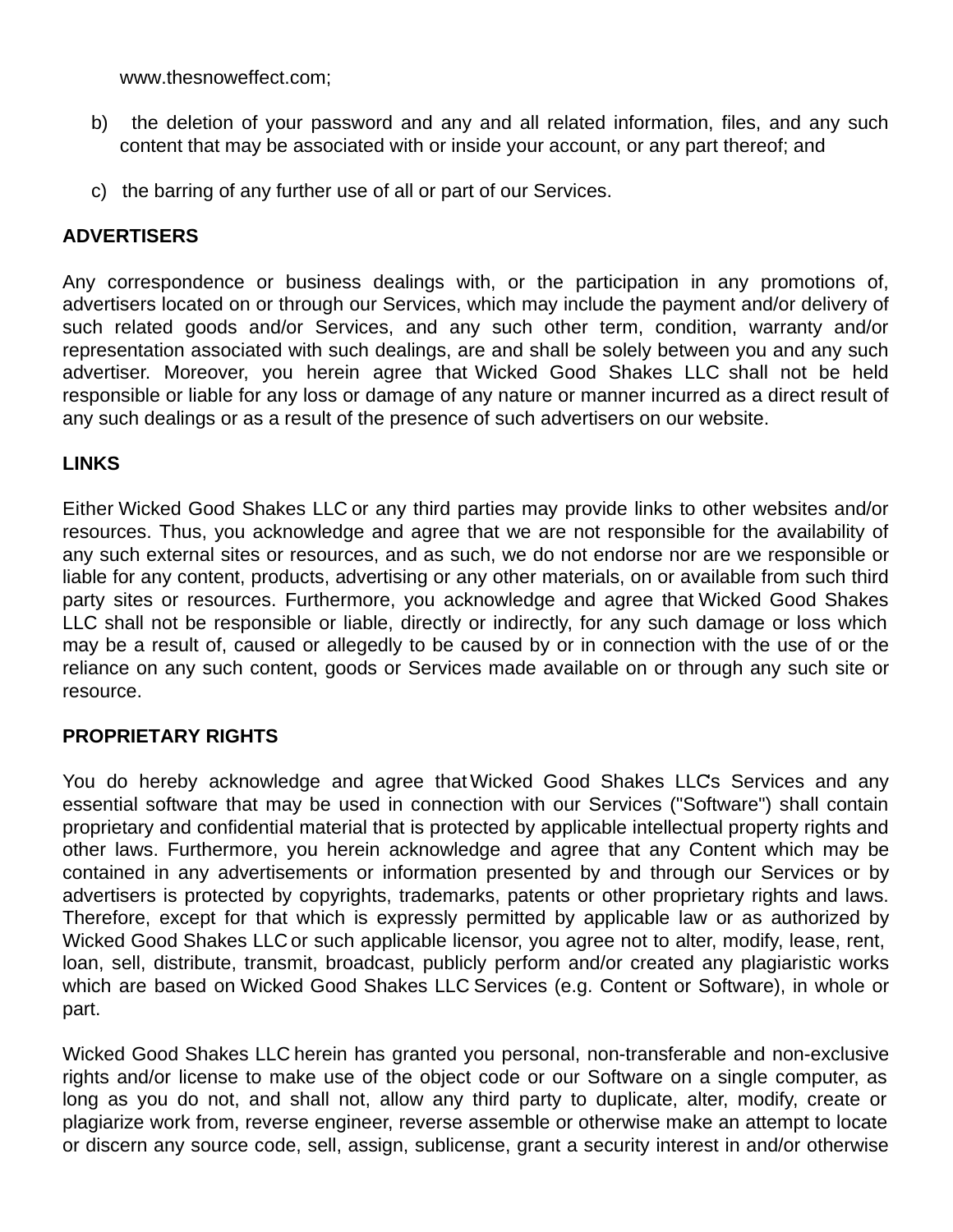transfer any such right in the Software. Furthermore, you do herein agree not to alter or change the Software in any manner, nature or form, and as such, not to use any modified versions of the Software, including and without limitation, for the purpose of obtaining unauthorized access to our Services. Lastly, you also agree not to access or attempt to access our Services through any means other than through the interface which is provided by Wicked Good Shakes LLC for use in accessing our Services.

#### **WARRANTY DISCLAIMERS**

YOU HEREIN EXPRESSLY ACKNOWLEDGE AND AGREE THAT:

- a) THE USE OF WICKED GOOD SHAKES LLC SERVICES AND SOFTWARE ARE AT THE SOLE RISK BY YOU. OUR SERVICES AND SOFTWARE SHALL BE PROVIDED ON AN "AS IS" AND/OR "AS AVAILABLE" BASIS. WICKED GOOD SHAKES LLC AND OUR SUBSIDIARIES, AFFILIATES, OFFICERS, EMPLOYEES, AGENTS, PARTNERS AND LICENSORS EXPRESSLY DISCLAIM ANY AND ALL WARRANTIES OF ANY KIND WHETHER EXPRESSED OR IMPLIED, INCLUDING, BUT NOT LIMITED TO ANY IMPLIED WARRANTIES OF TITLE, MERCHANTABILITY, FITNESS FOR A PARTICULAR PURPOSE AND NON-INFRINGEMENT.
- b) WICKED GOOD SHAKES LLC AND OUR SUBSIDIARIES, OFFICERS, EMPLOYEES, AGENTS, PARTNERS AND LICENSORS MAKE NO SUCH WARRANTIES THAT (i) WICKED GOOD SHAKES LLC SERVICES OR SOFTWARE WILL MEET YOUR REQUIREMENTS; (ii) WICKED GOOD SHAKES LLC SERVICES OR SOFTWARE SHALL BE UNINTERRUPTED, TIMELY, SECURE OR ERROR-FREE; (iii) THAT SUCH RESULTS WHICH MAY BE OBTAINED FROM THE USE OF THE WICKED GOOD SHAKES LLC SERVICES OR SOFTWARE WILL BE ACCURATE OR RELIABLE; (iv) QUALITY OF ANY PRODUCTS, SERVICES, ANY INFORMATION OR OTHER MATERIAL WHICH MAY BE PURCHASED OR OBTAINED BY YOU THROUGH OUR SERVICES OR SOFTWARE WILL MEET YOUR EXPECTATIONS; AND (v) THAT ANY SUCH ERRORS CONTAINED IN THE SOFTWARE SHALL BE CORRECTED.
- c) ANY INFORMATION OR MATERIAL DOWNLOADED OR OTHERWISE OBTAINED BY WAY OF WICKED GOOD SHAKES LLC SERVICES OR SOFTWARE SHALL BE ACCESSED BY YOUR SOLE DISCRETION AND SOLE RISK, AND AS SUCH YOU SHALL BE SOLELY RESPONSIBLE FOR AND HEREBY WAIVE ANY AND ALL CLAIMS AND CAUSES OF ACTION WITH RESPECT TO ANY DAMAGE TO YOUR COMPUTER AND/OR INTERNET ACCESS, DOWNLOADING AND/OR DISPLAYING, OR FOR ANY LOSS OF DATA THAT COULD RESULT FROM THE DOWNLOAD OF ANY SUCH INFORMATION OR MATERIAL.
- d) NO ADVICE AND/OR INFORMATION, DESPITE WHETHER WRITTEN OR ORAL, THAT MAY BE OBTAINED BY YOU FROM WICKED GOOD SHAKES LLC OR BY WAY OF OR FROM OUR SERVICES OR SOFTWARE SHALL CREATE ANY WARRANTY NOT EXPRESSLY STATED IN THE TOS.
- e) A SMALL PERCENTAGE OF SOME USERS MAY EXPERIENCE SOME DEGREE OF EPILEPTIC SEIZURE WHEN EXPOSED TO CERTAIN LIGHT PATTERNS OR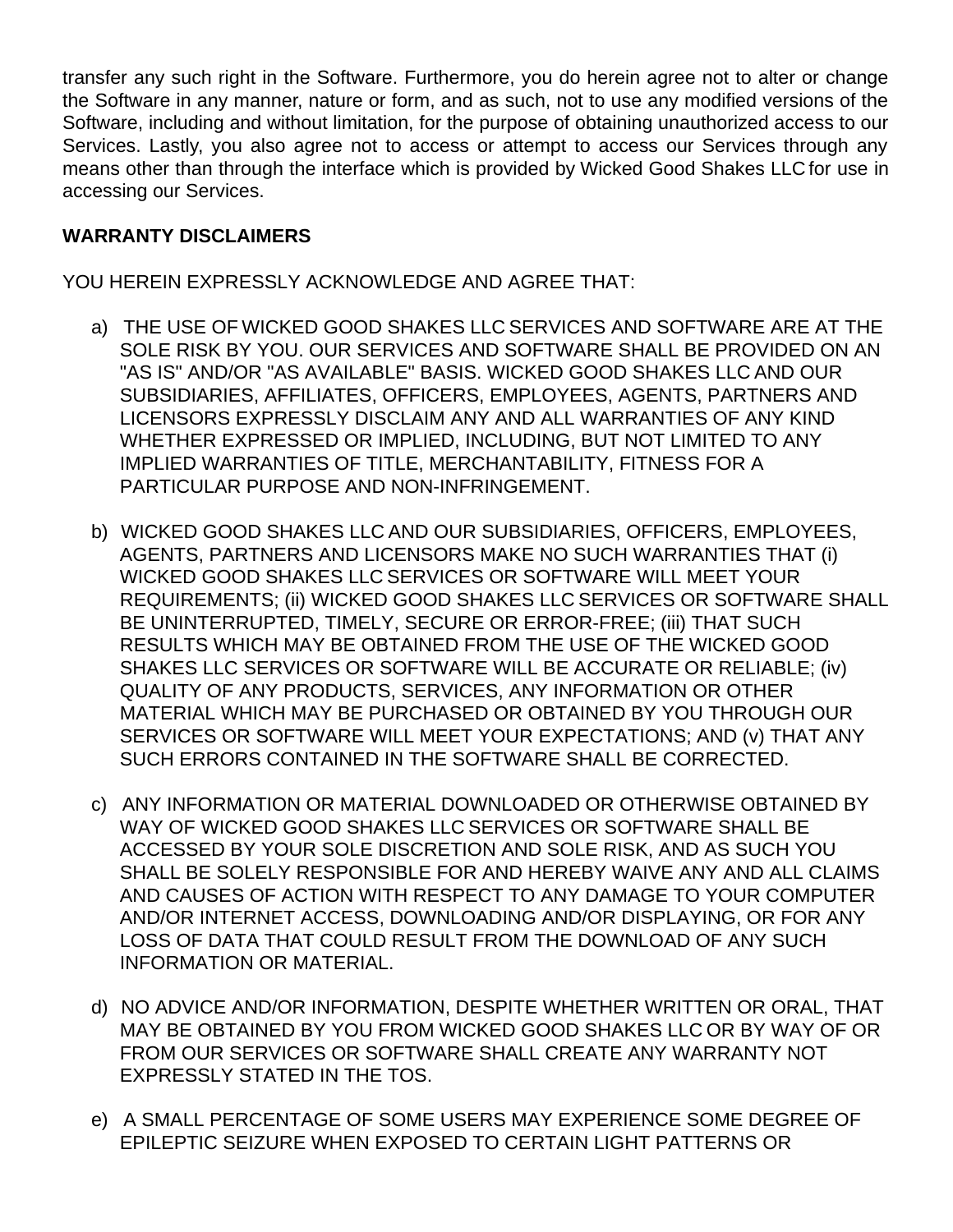BACKGROUNDS THAT MAY BE CONTAINED ON A COMPUTER SCREEN OR WHILE USING OUR SERVICES. CERTAIN CONDITIONS MAY INDUCE A PREVIOUSLY UNKNOWN CONDITION OR UNDETECTED EPILEPTIC SYMPTOM IN USERS WHO HAVE SHOWN NO HISTORY OF ANY PRIOR SEIZURE OR EPILEPSY. SHOULD YOU, ANYONE YOU KNOW OR ANYONE IN YOUR FAMILY HAVE AN EPILEPTIC CONDITION, PLEASE CONSULT A PHYSICIAN IF YOU EXPERIENCE ANY OF THE FOLLOWING SYMPTOMS WHILE USING OUR SERVICES: DIZZINESS, ALTERED VISION, EYE OR MUSCLE TWITCHES, LOSS OF AWARENESS, DISORIENTATION, ANY INVOLUNTARY MOVEMENT, OR CONVULSIONS.

## **LIMITATION OF LIABILITY**

YOU EXPLICITLY ACKNOWLEDGE, UNDERSTAND AND AGREE THAT WICKED GOOD SHAKES LLC AND OUR SUBSIDIARIES, AFFILIATES, OFFICERS, EMPLOYEES, AGENTS, PARTNERS AND LICENSORS SHALL NOT BE LIABLE TO YOU FOR ANY PUNITIVE, INDIRECT, INCIDENTAL, SPECIAL, CONSEQUENTIAL OR EXEMPLARY DAMAGES, INCLUDING, BUT NOT LIMITED TO, DAMAGES WHICH MAY BE RELATED TO THE LOSS OF ANY PROFITS, GOODWILL, USE, DATA AND/OR OTHER INTANGIBLE LOSSES, EVEN THOUGH WE MAY HAVE BEEN ADVISED OF SUCH POSSIBILITY THAT SAID DAMAGES MAY OCCUR, AND RESULT FROM:

- a) THE USE OR INABILITY TO USE OUR SERVICE;
- b) THE COST OF PROCURING SUBSTITUTE GOODS AND SERVICES;
- c) UNAUTHORIZED ACCESS TO OR THE ALTERATION OF YOUR TRANSMISSIONS AND/OR DATA;
- d) STATEMENTS OR CONDUCT OF ANY SUCH THIRD PARTY ON OUR SERVICE;
- e) AND ANY OTHER MATTER WHICH MAY BE RELATED TO OUR SERVICE.

## **RELEASE**

In the event you have a dispute, you agree to releaseWicked Good Shakes LLC (and its officers, directors, employees, agents, parent subsidiaries, affiliates, co-branders, partners and any other third parties) from claims, demands and damages (actual and consequential) of every kind and nature, known and unknown, suspected or unsuspected, disclosed and undisclosed, arising out of or in any way connected to such dispute.

## **SPECIAL ADMONITION RELATED TO FINANCIAL MATTERS**

Should you intend to create or to join any service, receive or request any such news, messages, alerts or other information from our Services concerning companies, stock quotes, investments or securities, please review the above Sections Warranty Disclaimers and Limitations of Liability again. In addition, for this particular type of information, the phrase "Let the investor beware" is appropriate. Wicked Good Shakes LLC's content is provided primarily for informational purposes, and no content that shall be provided or included in our Services is intended for trading or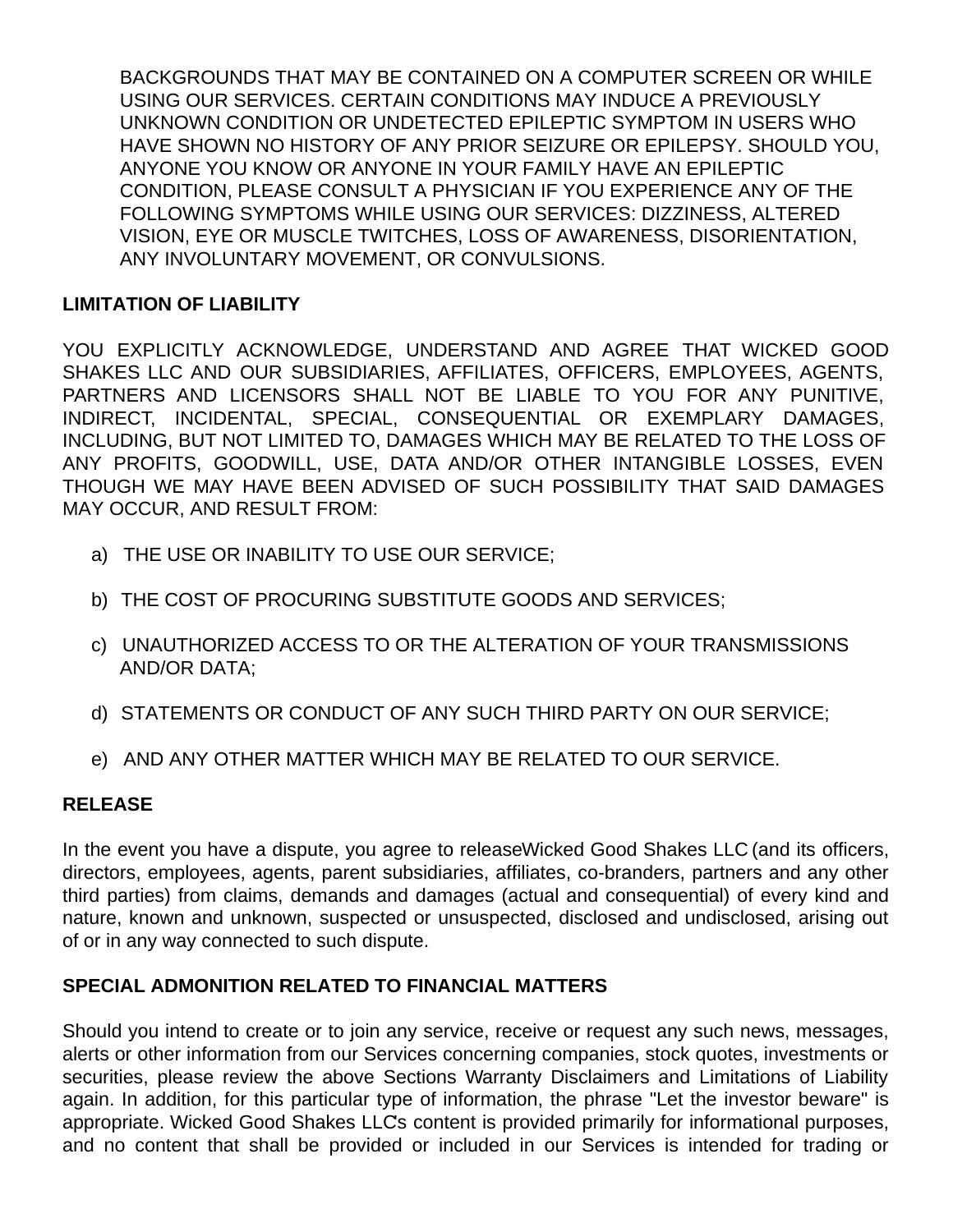investing purposes. Wicked Good Shakes LLC and our licensors shall not be responsible or liable for the accuracy, usefulness or availability of any information transmitted and/or made available by way of our Services, and shall not be responsible or liable for any trading and/or investment decisions based on any such information.

## **EXCLUSION AND LIMITATIONS**

THERE ARE SOME JURISDICTIONS WHICH DO NOT ALLOW THE EXCLUSION OF CERTAIN WARRANTIES OR THE LIMITATION OF EXCLUSION OF LIABILITY FOR INCIDENTAL OR CONSEQUENTIAL DAMAGES. THEREFORE, SOME OF THE ABOVE LIMITATIONS OF SECTIONS WARRANTY DISCLAIMERS AND LIMITATION OF LIABILITY MAY NOT APPLY TO YOU.

# **THIRD PARTY BENEFICIARIES**

You herein acknowledge, understand and agree, unless otherwise expressly provided in this TOS, that there shall be no third-party beneficiaries to this agreement.

## **NOTICE**

Wicked Good Shakes LLC may furnish you with notices, including those with regards to any changes to the TOS, including but not limited to email, regular mail, MMS or SMS, text messaging, postings on our website Services, or other reasonable means currently known or any which may be herein after developed. Any such notices may not be received if you violate any aspects of the TOS by accessing our Services in an unauthorized manner. Your acceptance of this TOS constitutes your agreement that you are deemed to have received any and all notices that would have been delivered had you accessed our Services in an authorized manner.

## **TRADEMARK INFORMATION**

You herein acknowledge, understand and agree that all of theWicked Good Shakes LLC trademarks, copyright, trade name, service marks, and other Wicked Good Shakes LLC logos and any brand features, and/or product and service names are trademarks and as such, are and shall remain the property of Wicked Good Shakes LLC. You herein agree not to display and/or use in any manner the Wicked Good Shakes LLC logo or marks without obtainingWicked Good Shakes LLC's prior written consent.

## **COPYRIGHT OR INTELLECTUAL PROPERTY INFRINGEMENT CLAIMS NOTICE & PROCEDURES**

Wicked Good Shakes LLC will always respect the intellectual property of others, and we ask that all of our users do the same. With regards to appropriate circumstances and at its sole discretion, Wicked Good Shakes LLC may disable and/or terminate the accounts of any user who violates our TOS and/or infringes the rights of others. If you feel that your work has been duplicated in such a way that would constitute copyright infringement, or if you believe your intellectual property rights have been otherwise violated, you should provide to us the following information:

a) The electronic or the physical signature of the individual that is authorized on behalf of the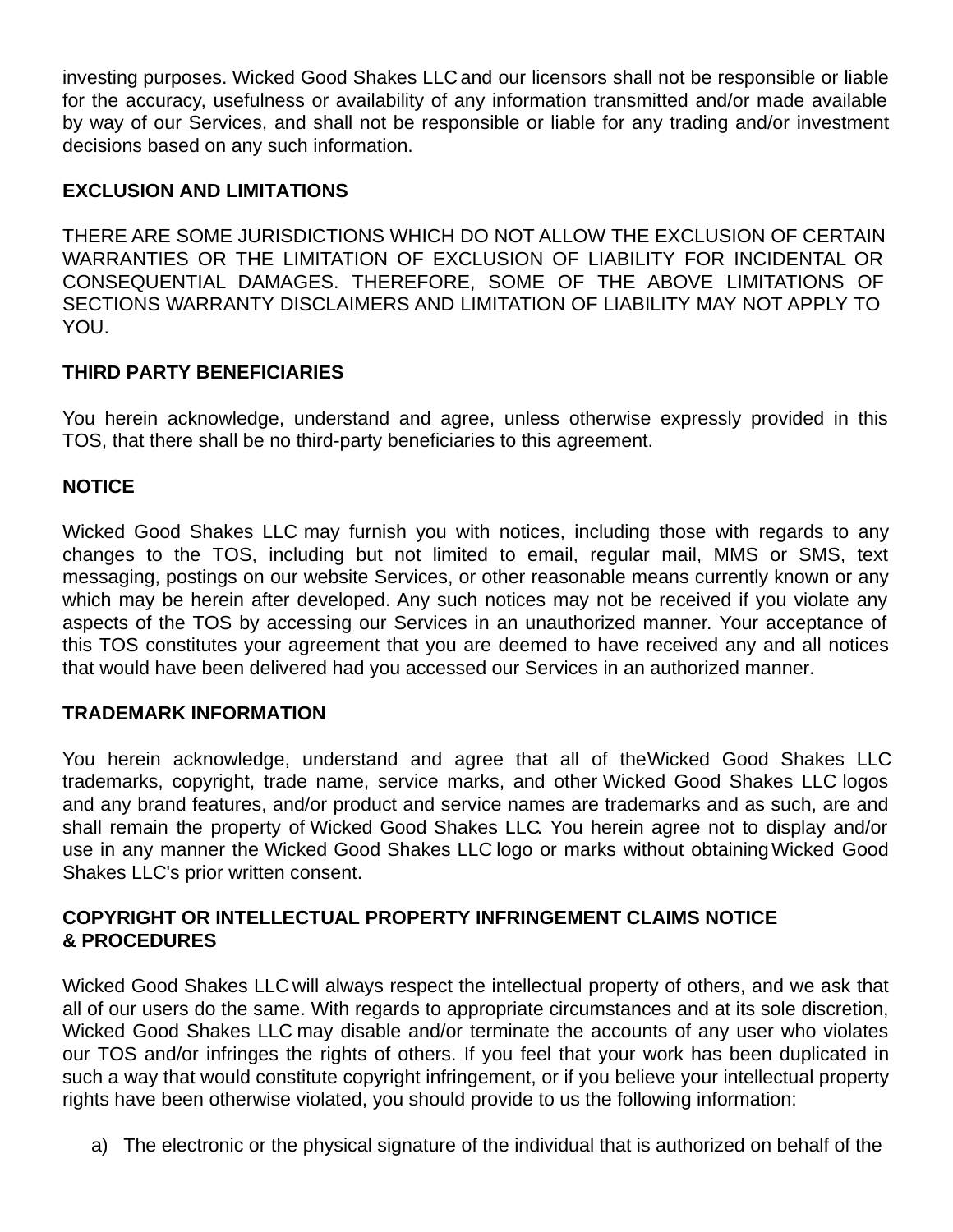owner of the copyright or other intellectual property interest;

- b) A description of the copyrighted work or other intellectual property that you believe has been infringed upon;
- c) A description of the location of the site which you allege has been infringing upon your work;
- d) Your physical address, telephone number, and email address;
- e) A statement, in which you state that the alleged and disputed use of your work is not authorized by the copyright owner, its agents or the law;
- f) And finally, a statement, made under penalty of perjury, that the aforementioned information in your notice is truthful and accurate, and that you are the copyright or intellectual property owner, representative or agent authorized to act on the copyright or intellectual property owner's behalf.

The Wicked Good Shakes LLC Agent for notice of claims of copyright or other intellectual property infringement can be contacted as follows:

Mailing Address: Wicked Good Shakes LLC Attn: Copyright Agent 717 Aquidneck Ave Middletown, Rhode Island 02842

Telephone: 4018089799 Email: hannah@thesnoweffect.com

## **CLOSED CAPTIONING**

BE IT KNOWN, that Wicked Good Shakes LLC complies with all applicable Federal Communications Commission rules and regulations regarding the closed captioning of video content. For more information, please visit our website at www.thesnoweffect.com.

#### **GENERAL INFORMATION**

## *ENTIRE AGREEMENT*

This TOS constitutes the entire agreement between you andWicked Good Shakes LLC and shall govern the use of our Services, superseding any prior version of this TOS between you and us with respect to Wicked Good Shakes LLC Services. You may also be subject to additional terms and conditions that may apply when you use or purchase certain other Wicked Good Shakes LLC Services, affiliate Services, third-party content or third-party software.

## *CHOICE OF LAW AND FORUM*

It is at the mutual agreement of both you andWicked Good Shakes LLC with regard to the TOS that the relationship between the parties shall be governed by the laws of the state of Rhode